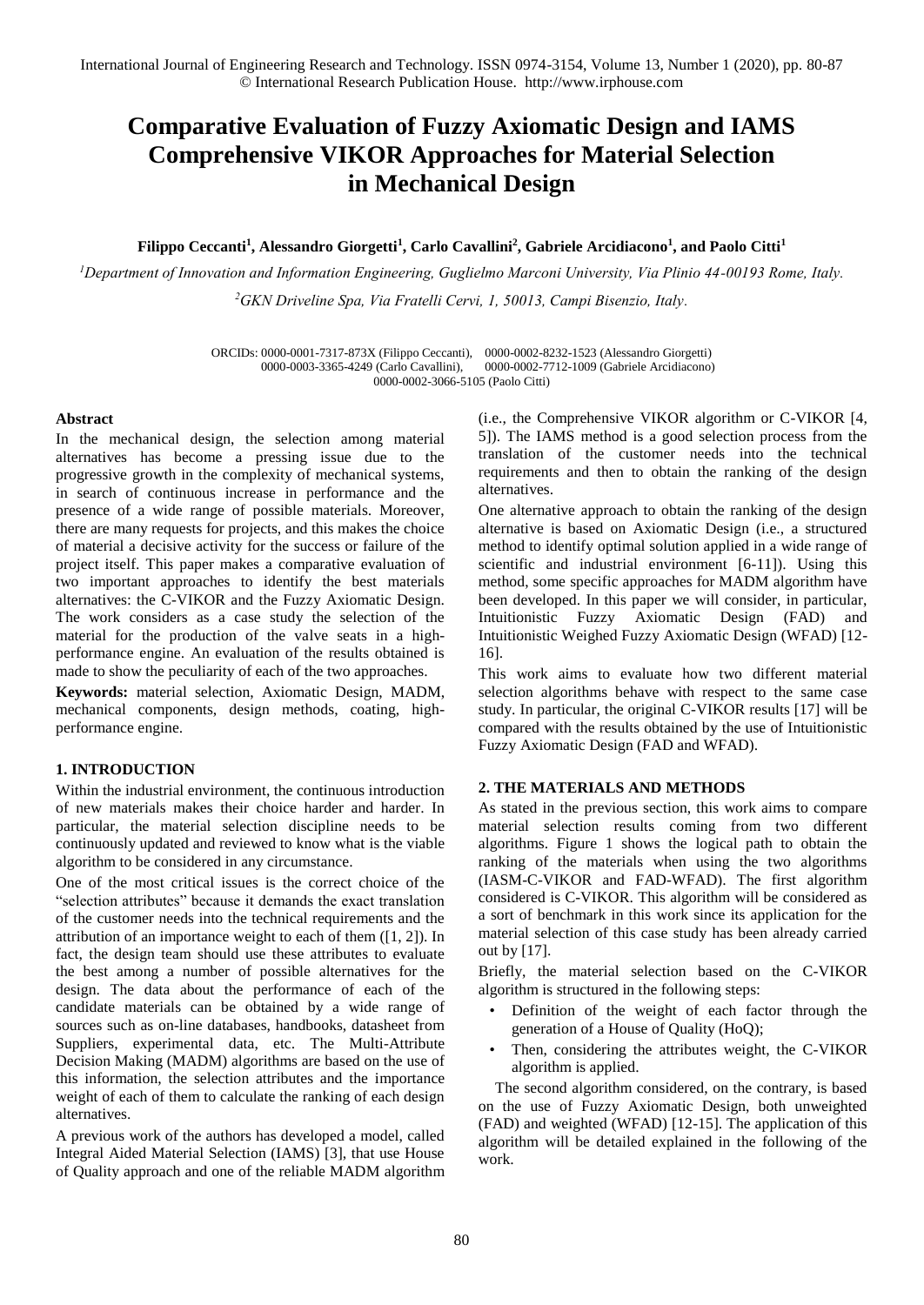

**Fig 1.** Comparison between the logical path to obtain the ranking of the materials when using the two algorithms.

From a methodologic perspective, the use of the Fuzzy Axiomatic Design requires less calculation to get the final ranking. For each attribute, a design range is defined by the specification itself. To manage uncertainty, fuzzy logic can be used. In particular, it is possible to choose between triangular, rectangular, and trapezoidal distribution to manage specification uncertainty. For each element considered (in the case study each material), the system range for each attribute shall be defined as well. Even in this case, fuzzy logic can be adopted to manage uncertainty.

Then, by the comparison of design range and common range, the probability of success is calculated. Basing on this information, the Fuzzy Axiomatic Design allows defining an overall parameter suitable to identify the best choice for the considered application. In case of the will to consider even the weight of each parameter, the Fuzzy Axiomatic Design allows us to include it through the evaluation of the system entropy.

The process followed using the Fuzzy Axiomatic Design is quite similar to the one used with the C-VIKOR algorithm, but there is no need to extract the weight of each attribute. In addition, the list of material can be obtained even without the use of the HoQ, simplifying the process and deriving the weights directly from quantitative information.

Specifically:

- Define the scope of the work collecting the Voice of Customer (VOC) [18-20];
- Create a list of candidates for project satisfaction;
- Collect all the required technical data for the evaluation of each candidate from all the considered perspectives [21];
- Compare, for each attribute design range, and system range, evaluating how each candidate can satisfy each specific attribute;
- By using the Fuzzy Axiomatic Design algorithm, data coming from the design and system range comparison are elaborated to obtain a value that represents how each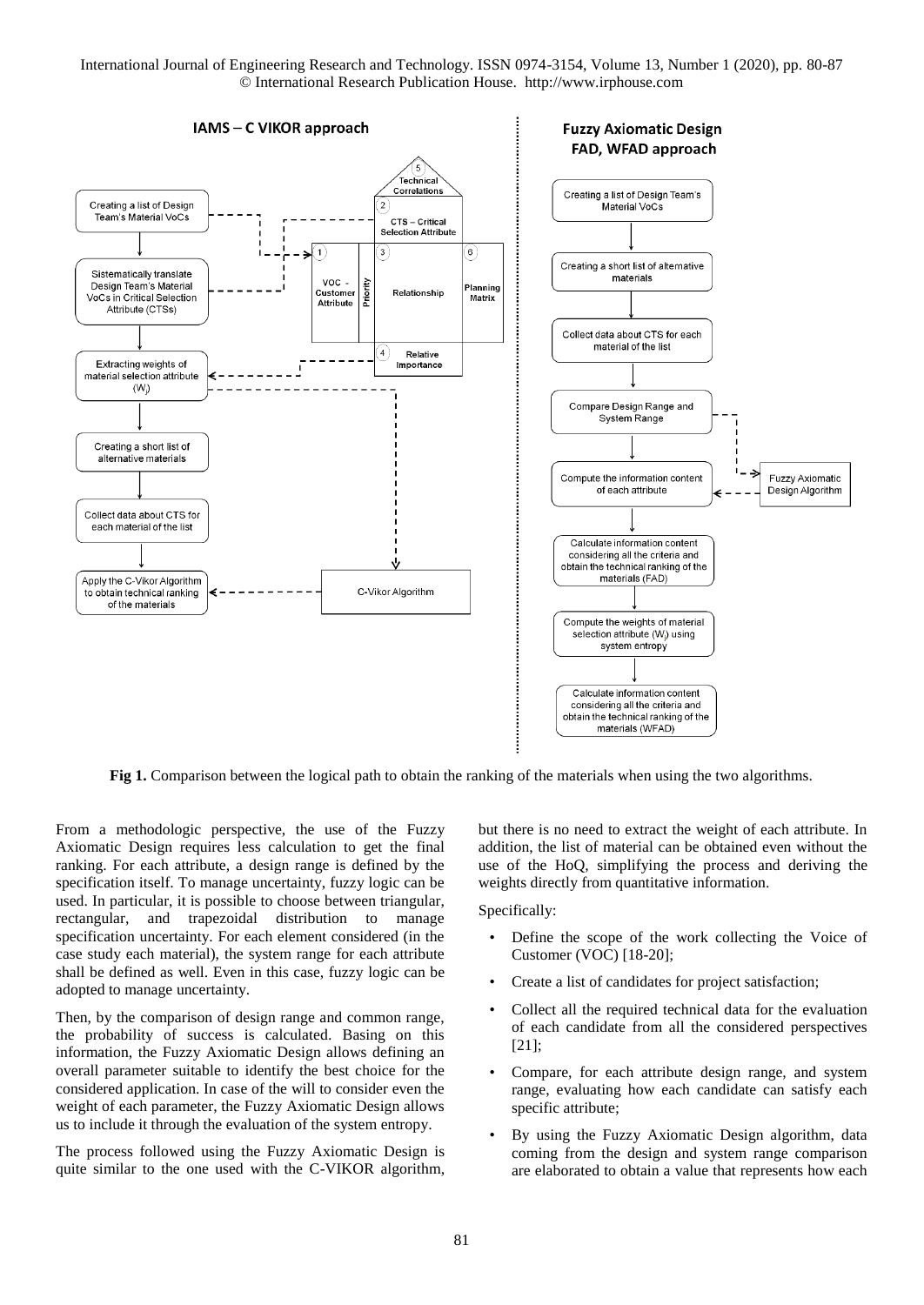attribute is satisfied by each candidate (the lower the number, the better). This value is called information content; there will be as many values as many attributes considered;

Summing all the information contents, it is possible to calculate the overall information content that can be used to make the final ranking (even in this case, the lower the information content is, the better).

The Fuzzy Axiomatic Design algorithm, as stated above, is based on two main aspects:

- Possibility to manage uncertainty by the use of fuzzy distributions (triangular or trapezoidal);
- Comparison of design range (specification) and system range (candidate) to calculate the probability to satisfy the attribute.

For the case study considered in the following, characteristics have been subdivided into two main categories: data and attributes.

For data characteristics, such as thermal conductivity and Young modulus, design range and system range have been considered as a rectangle, since commonly specifications indicate just a range (and not a distribution).

For attribute characteristics, on the contrary, triangular distributions have been considered for the calculations. Since the design range, in all the cases, is a "larger the-better", asymmetric triangles have been considered. For system range, on the contrary, symmetric triangles centered on the score have been used.

To evaluate what is the best material for the considered application, the information content has been assessed using both the FAD and WFAD approaches [12-15].

Basing on these assumptions, we proceeded to compute the common range as the intersection between design range and system range.

With this data, it is possible to compute the information content of each attribute of each material with the probability of success, assessed as:

$$
p_{i,j} = \frac{common\ range}{system\ range} \tag{1}
$$

$$
I_{i,j} = -\log_2 \frac{1}{p_{i,j}}\tag{2}
$$

Where i is the i-th material (thus, the i-th row) and j is the j-th attribute of the i-th material (thus the j-th column).

By summing the information content related to all the attribute of each material, it is possible to calculate the information content related to the considered material (3):

$$
I_i^{FAD} = \sum_j I_{i,j} \tag{3}
$$

This is the algorithm followed to assess the FAD parameter for each material.

As stated in the previous section, also the WFAD parameter has been considered within this work.

With respect to the FAD, the WFAD approach allows us to include in the information content evaluation a weight, to differentiate attribute importance.

To assess the weight, for each attribute of each material, the average value shall be assessed (since we considered the rectangular and triangular design and system ranges). The parameter obtained by this step is called  $x_{i,j}$ .

At this point, each  $x_{i,j}$  shall be normalized (4):

$$
f_{i,j} = \frac{x_{i,j}}{\sum_i x_{i,j}}\tag{4}
$$

With this data, the system entropy and its weight coefficient can be calculated using (5) and (6):

$$
E_j = -\frac{1}{\ln n} \sum_i f_i \ln f_i \tag{5}
$$

$$
w_j = \frac{1 - E_j}{\sum_j (1 - E_j)}\tag{6}
$$

where n is the number of rows (thus the number of materials considered).

It is important to note that with these expressions, a coefficient for each attribute will be assessed.

Once the weight and the system entropy values have been determined, the information content related to each attribute of each material can be assessed with (7):

$$
I_{ij} = \begin{cases} \left[ \log_2 \left( \frac{1}{p_{ij}} \right) \right]^{\frac{1}{w_j}}, 0 \le I_{ij} < 1\\ \left[ \log_2 \left( \frac{1}{p_{ij}} \right) \right]^{w_j}, \qquad I_{ij} > 1\\ w_j, \qquad I_{ij} > 1 \end{cases} \tag{7}
$$

As in the previous case, the global WFAD parameter for each material can be calculated as the sum of all the information content related to all the attributes of the considered material (8).

$$
I_i^{WFAD} = \sum_j I_{i,j} \tag{8}
$$

This parameter can then been used to obtain a ranking among the various solutions.

## **3. CASE STUDY**

As previously stated, in this paper, the comparison between the results obtained by the application of two different algorithms for the material selection of a case study is carried out. The case study consists of the choice of the coating for the valve seats of a high-performance engine (Figure 2).

Valve seats are a critical component of a combustion chamber since it needs to carry out two main functions.

- Guarantee the chamber tightness ensuring the contact with the valve;
- Dissipate the heats absorbed by the valve, allowing the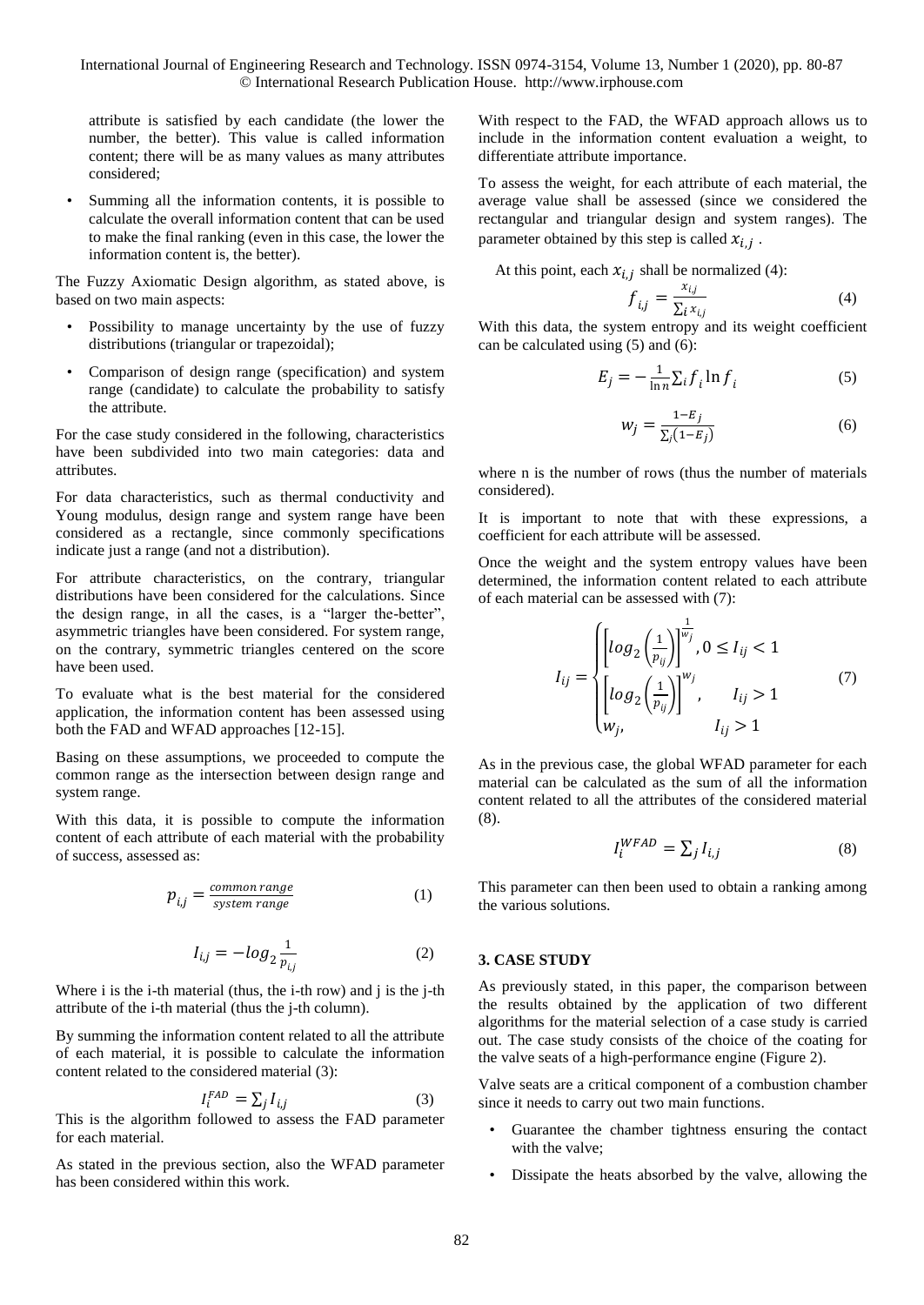engine to work at higher temperatures and increasing the thermodynamic efficiency.



**Fig 2.** Example of valve seats of a high-performance engine. Since the more recent high-performance engines come with

aluminum structures (to allow an important mass reduction), the necessity to choose the right material for the valve seats is fundamental for the engine life. Aluminum, in fact, is not able to withstand thermo-mechanical stresses produced by the engine working; therefore it is essential to realize the considered component in a different material. Materials evaluated in this paper and the attribute value are listed in Table 1. The critical direction of improvement has been defined as Larger-The-Better (LTB), attributes that require a target value (Target), and Smaller-The-Better (STB).

Before to move on, an explanation of how data that are not affected by uncertainty have been used is necessary. Since the Fuzzy Axiomatic Design approach is based on the probability of success evaluation, exact data are not processable with this kind of approach. In fact, the probability computed as per above for an attribute expressed by a single value is always zero (since the associate range is 0), regardless of the position with respect to the design range. Therefore, to make the Fuzzy Axiomatic Design approach applicable to these data (enabling a direct result comparison), exact data have been translated is small ranges  $(\pm 5\%$  in most of the cases, for the hardness  $\pm 0.8\%$ ).

|                           |     | $\mathbf K$<br>$[$ W/mK $]$ |      | <b>TEC</b><br>$[10^{-6}/K]$ |     | E<br>[GPa]    |     | <b>Hardness</b><br>[HV] |                | <b>Abrasion</b><br><b>Resistance</b><br>[null] |                | Hot<br>corrosion<br>resistance<br>[null] |            | Rupture<br>strength<br>[MPa] |      | <b>Density</b><br>$[g/cm^3]$ |                | <b>Machinability</b><br>[nul] |      | Cost<br>$\lceil \frac{\epsilon}{kg} \rceil$ |
|---------------------------|-----|-----------------------------|------|-----------------------------|-----|---------------|-----|-------------------------|----------------|------------------------------------------------|----------------|------------------------------------------|------------|------------------------------|------|------------------------------|----------------|-------------------------------|------|---------------------------------------------|
| Optimization<br>type      |     | <b>LTB</b>                  |      | <b>Target</b>               |     | <b>Target</b> |     | <b>Target</b>           |                | <b>LTB</b>                                     |                | <b>LTB</b>                               | <b>LTB</b> |                              |      | <b>STB</b>                   |                | <b>LTB</b>                    |      | <b>LTB</b>                                  |
| <b>Best Value</b>         |     |                             |      | 22                          |     | 80            |     | 270                     |                | 5                                              |                | 5                                        |            | 5                            |      |                              |                | 5                             |      |                                             |
| <b>Materials</b>          | min | <b>MAX</b>                  |      | min MAX                     |     | min MAX       |     | min MAX                 |                | min MAX                                        |                | min MAX                                  | min        | <b>MAX</b>                   | min  | <b>MAX</b>                   | min            | <b>MAX</b>                    |      | min MAX                                     |
| 1. CuBe                   | 105 | 118                         | 16.7 | 17                          | 130 | 132           | 318 | 382                     | $\overline{4}$ | $\overline{4}$                                 | $\mathbf{2}$   | 3                                        | 1030       | 1310                         | 8.26 | 8.41                         | $\overline{4}$ | 4                             |      | 20.8 25.2                                   |
| 2. CuBe2                  | 105 | 130                         | 16.7 | 17                          | 131 | 134           | 353 | 413                     | $\overline{4}$ | 5                                              | $\overline{c}$ | 3                                        | 1140       | 1380                         | 8.25 | 8.36                         | 5              | 5                             | 23.5 | 25.9                                        |
| <b>3. Alloy 3</b>         | 240 | 240                         |      | 17.6 17.6                   | 138 | 138           | 195 | 250                     | 2              | 3                                              | 3              | 3                                        | 690        | 900                          | 8.83 | 8.83                         | 3              | 4                             | 21.9 | 24.1                                        |
| 4. Alloy 310 <sub>2</sub> | 235 | 235                         |      | 17.6 17.6                   | 135 | 135           | 234 | 260                     | 2              | 3                                              | 3              | 3                                        | 720        | 820                          | 8.8  | 8.8                          | 3              | 4                             | 22.5 | 23.6                                        |
| 5. C18150                 | 280 | 324                         | 17   | 17                          | 117 | 120           | 130 | 155                     | $\mathbf{1}$   | $\overline{2}$                                 | $\overline{c}$ | 2                                        | 380        | 520                          | 8.89 | 8.9                          | $\overline{4}$ | 5                             | 7.6  | 7.84                                        |
| 6. C18000                 | 185 | 225                         |      | 16.2 17.5                   | 114 | 130           | 185 | 195                     | 2              | 2                                              | $\overline{2}$ | 3                                        | 585        | 605                          | 8.75 | 8.84                         | $\overline{4}$ | $\overline{4}$                | 8.73 | 10                                          |
| 7. SS 410                 |     | 24.9 24.9                   | 9.9  | 9.9                         | 200 | 200           | 339 | 410                     | $\overline{4}$ | 5                                              | 5              | 5                                        | 985        | 1310                         | 7.74 | 7.8                          | 1              | 2                             | -1   | 13                                          |
| 8.50CrV4                  |     | 46.6 46.6                   | 12.2 | 12.2                        | 205 | 205           | 309 | 350                     | $\overline{4}$ | 5                                              | 3              | 4                                        | 1020       | 1145                         | 7.83 | 7.85                         | 2              | 3                             | 0.7  | 0.8                                         |
| 9. x38CrMoV51             | 18  | 21                          | 11   | 11.8                        | 207 | 215           | 551 | 632                     | 5              | 5                                              | 3              | 4                                        | 1835       | 2100                         | 7.8  | 7.8                          | $\mathbf{2}$   | 3                             | 4.24 | 5                                           |

**Table 1.** Completed selection matrix.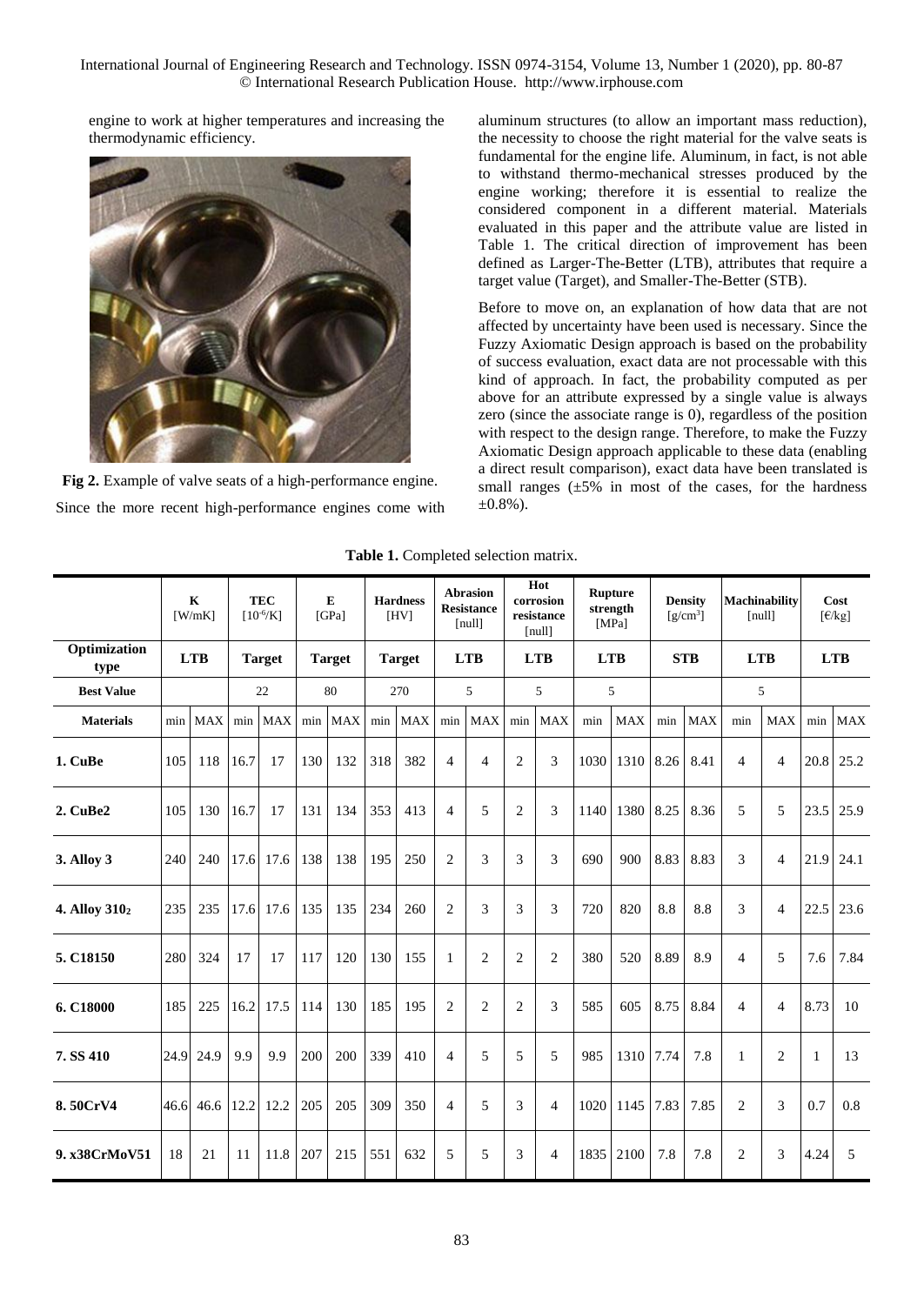# **4. RESULT**

Proceeding with the calculation as per above, we obtained the following results concerning the evaluation of the unweighted information content (Table 2) and the Ranking of solution technical optimality based considering FAD algorithm (Table 3).

For what concerns the weighted approach (WFAD), the probabilities are the same as in the previous case; the difference consists in considering weight factors calculated using (6). The results are reported in Table 4 and the ranking in Table 5.

The results obtained by the application of the C-VIKOR algorithm used as reference in this work [17] are listed in table 6 for comparison.

|                           | $\mathbf K$  | <b>TEC</b><br>$[10^{-6/°}C]$ | ${\bf E}$<br>[GPa] | <b>Hardness</b><br>[HV] | <b>Abrasion</b><br><b>Resistance</b><br>[null] | Hot<br>corrosion<br>resistance<br>[null] | <b>Rupture</b><br>strength<br>[MPa] | <b>Density</b><br>[kg/m <sup>3</sup> ] | <b>Machinability</b><br>[null] | Cost<br>$[\text{\ensuremath{\mathsf{E}}}/\text{\ensuremath{\mathsf{kg}}}]$ |                  |
|---------------------------|--------------|------------------------------|--------------------|-------------------------|------------------------------------------------|------------------------------------------|-------------------------------------|----------------------------------------|--------------------------------|----------------------------------------------------------------------------|------------------|
| <b>System Range</b>       | 160          | 13                           | 90                 | 120                     | 2.5                                            | 2.5                                      | 1150                                | $\boldsymbol{2}$                       | 2.5                            | 25                                                                         |                  |
| <b>Material</b>           | $\mathbf{p}$ | $\mathbf{p}$                 | $\mathbf{p}$       | $\mathbf{p}$            | $\mathbf P$                                    | $\mathbf{p}$                             | $\mathbf{p}$                        | $\mathbf{p}$                           | $\mathbf{p}$                   | $\mathbf{p}$                                                               | I <sub>FAD</sub> |
| 1. CuBe                   | $\mathbf{1}$ | $\mathbf{1}$                 | $\mathbf{1}$       | 0.66                    | 0.78                                           | 0.08                                     | $\mathbf{1}$                        | $\mathbf{1}$                           | 0.78                           | $\mathbf{1}$                                                               | 4.89             |
| 2. CuBe2                  | 1            | $\mathbf{1}$                 | $\mathbf{1}$       | 0.12                    | 0.92                                           | 0.08                                     | 1                                   | $\mathbf{1}$                           | 1.96                           | 0.625                                                                      | 6.49             |
| 3. Alloy 3                | $\mathbf{1}$ | $\mathbf{1}$                 | $\mathbf{1}$       | $0.18\,$                | 0.08                                           | 0.28                                     | $\mathbf{1}$                        | $\mathbf{1}$                           | 0.56                           | $\mathbf{1}$                                                               | 8.71             |
| 4. Alloy 310 <sub>2</sub> | $\mathbf{1}$ | $\mathbf{1}$                 | $\mathbf{1}$       | 0.77                    | 0.08                                           | 0.28                                     | 1                                   | $\mathbf{1}$                           | 0.56                           | 1                                                                          | 6.63             |
| 5. C18150                 | $\Omega$     | $\mathbf{1}$                 | $\mathbf{1}$       | $\theta$                | $\overline{0}$                                 | $\overline{0}$                           | $\overline{0}$                      | $\mathbf{1}$                           | 0.92                           | 1                                                                          | $+\infty$        |
| 6. C18000                 | $\mathbf{1}$ | $\mathbf{1}$                 | $\mathbf{1}$       | $\boldsymbol{0}$        | $\mathbf{0}$                                   | 0.08                                     | $\boldsymbol{0}$                    | $\mathbf{1}$                           | 0.78                           | $\mathbf{1}$                                                               | $+\infty$        |
| 7. SS 410                 | $\Omega$     | $\overline{0}$               | 0.5                | 0.30                    | 0.92                                           | 1.96                                     | 1                                   | 1                                      | $\theta$                       | 1                                                                          | $+\infty$        |
| 8.50CrV4                  | $\Omega$     | $\mathbf{1}$                 | 0.26               | 1.00                    | 0.92                                           | 0.56                                     | $\mathbf{1}$                        | $\mathbf{1}$                           | 0.08                           | 1                                                                          | $+\infty$        |
| 9. x38CrMoV51             | $\Omega$     | $\boldsymbol{0}$             | $\mathbf{0}$       | $\boldsymbol{0}$        | 1.96                                           | 0.56                                     | $\boldsymbol{0}$                    | 1                                      | 0.08                           | $\mathbf{1}$                                                               | $+\infty$        |

Table 2: Selection matrix with the value of the parameters IFAD.

**Table 3:** Ranking of solution technical optimality based on FAD algorithm.

| <b>Place</b>    | <b>Ranking based on IFAD</b>                                      | <b>TFAD</b> |
|-----------------|-------------------------------------------------------------------|-------------|
|                 |                                                                   | <b>STB</b>  |
| $I^{st}$        | CuBe (Materion Alloy 165 temper TF00)                             | 4.89        |
| 2 <sub>nd</sub> | CuBe2                                                             | 6.49        |
| 3 <sup>th</sup> | Alloy 310 (Materion Alloy 310 temper TF00)                        | 6.63        |
| $4^{th}$        | Alloy 3 (Materion Alloy 3 temper TF00)                            | 8.71        |
| N.A.            | C <sub>18150</sub>                                                | $+\infty$   |
| N.A.            | C <sub>18000</sub>                                                | $+\infty$   |
| N.A.            | 50CrV4 (AISI 6150 steel oil quenched, 540°C<br>tempering, D=50mm) | $+\infty$   |
| N.A.            | SS 410 martensitic stainless steel                                | $+\infty$   |
| N.A.            | x38CrMoV51 (AISI Type H11)                                        | $+\infty$   |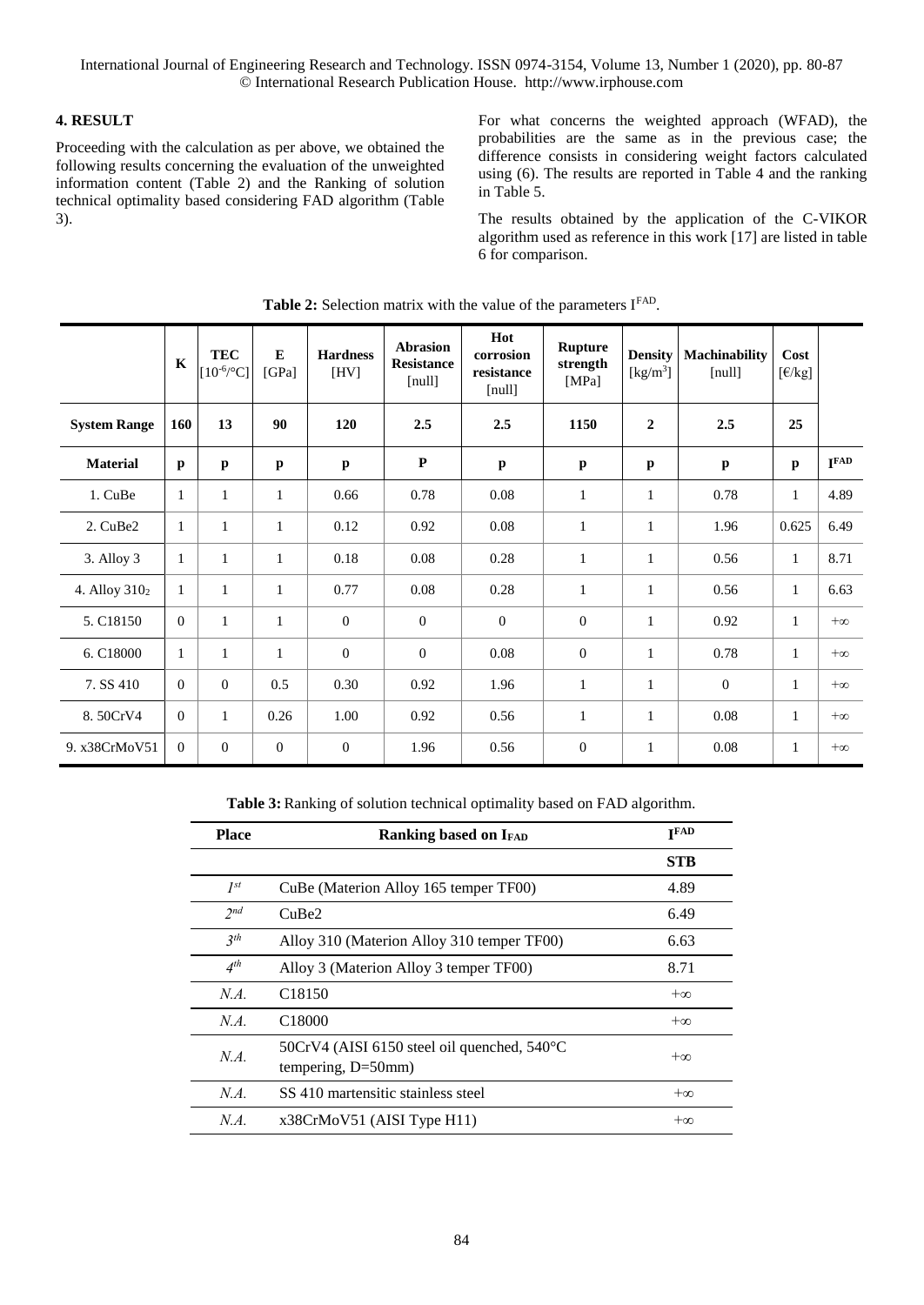|                           | $\mathbf K$  | <b>TEC</b><br>$[10^{-}]$<br>$6$ /°C] | E<br>[GPa]   | <b>Hardness</b><br>[HV] | <b>Abrasion</b><br><b>Resistance</b><br>[null] | <b>Hot corrosion</b><br>resistance<br>[null] | <b>Rupture</b><br>strength<br>[MPa] | <b>Density</b><br>$\left[\text{kg/m}^3\right]$ | <b>Machinability</b><br>[null] | Cost<br>$[\text{\ensuremath{\mathsf{E}}}/\text{\ensuremath{\mathsf{kg}}}]$ |                   |
|---------------------------|--------------|--------------------------------------|--------------|-------------------------|------------------------------------------------|----------------------------------------------|-------------------------------------|------------------------------------------------|--------------------------------|----------------------------------------------------------------------------|-------------------|
| <b>System</b><br>Range    | 160          | 13                                   | 90           | 120                     | 2.5                                            | 2.5                                          | 1150                                | $\overline{2}$                                 | 2.5                            | 25                                                                         |                   |
| W                         | 0.279        | 0.020                                | 0.028        | 0.084                   | 0.071                                          | 0.033                                        | 0.087                               | 0.002                                          | 0.050                          | 0.347                                                                      |                   |
| <b>Material</b>           | $\mathbf{p}$ | p                                    | p            | $\mathbf{p}$            | $\mathbf{p}$                                   | P                                            | p                                   | $\mathbf{p}$                                   | p                              | p                                                                          | I <sup>WFAD</sup> |
| 1. CuBe                   | 1            | 1                                    | 1            | 0.66                    | 0.78                                           | 0.08                                         | 1                                   | $\mathbf{1}$                                   | 0.78                           | $\mathbf{1}$                                                               | 1.05              |
| 2. CuBe2                  | $\mathbf{1}$ | 1                                    | $\mathbf{1}$ | 0.12                    | 0.92                                           | 0.08                                         | 1                                   | 1                                              | 1.96                           | 0.625                                                                      | 2.52              |
| $3.$ Alloy $3$            | 1            | $\mathbf{1}$                         | $\mathbf{1}$ | 0.18                    | 0.08                                           | 0.28                                         | 1                                   | $\mathbf{1}$                                   | 0.56                           | $\mathbf{1}$                                                               | 3.22              |
| 4. Alloy 310 <sub>2</sub> | 1            | $\mathbf{1}$                         | $\mathbf{1}$ | 0.77                    | 0.08                                           | 0.28                                         | 1                                   | $\mathbf{1}$                                   | 0.56                           | $\mathbf{1}$                                                               | 2.14              |
| 5. C18150                 | $\theta$     | 1                                    | 1            | $\theta$                | $\Omega$                                       | $\Omega$                                     | $\overline{0}$                      | $\mathbf{1}$                                   | 0.92                           | $\mathbf{1}$                                                               | $+\infty$         |
| 6. C18000                 | $\mathbf{1}$ | $\mathbf{1}$                         | 1            | $\overline{0}$          | $\mathbf{0}$                                   | 0.08                                         | $\overline{0}$                      | 1                                              | 0.78                           | $\mathbf{1}$                                                               | $+\infty$         |
| 7. SS 410                 | $\theta$     | $\Omega$                             | 0.5          | 0.30                    | 0.92                                           | 1.96                                         | 1                                   | $\mathbf{1}$                                   | $\Omega$                       | $\mathbf{1}$                                                               | $+\infty$         |
| 8.50CrV4                  | $\theta$     | 1                                    | 0.26         | $\mathbf{1}$            | 0.92                                           | 0.56                                         | 1                                   | 1                                              | 0.08                           | $\mathbf{1}$                                                               | $+\infty$         |
| 9.<br>x38CrMoV51          | $\Omega$     | $\Omega$                             | $\Omega$     | $\mathbf{0}$            | 1.96                                           | 0.56                                         | $\theta$                            | $\mathbf{1}$                                   | 0.08                           | $\mathbf{1}$                                                               | $+\infty$         |

Table 4: Selection matrix with the value of the parameters I<sup>WFAD</sup>.

**Table 5:** Ranking of solution technical optimality based on WFAD algorithm.

| <b>Place</b>    | <b>Ranking based on IWFAD</b>                                                  | <b>TWFAD</b> |
|-----------------|--------------------------------------------------------------------------------|--------------|
|                 |                                                                                | <b>STB</b>   |
| $I^{st}$        | CuBe (Materion Alloy 165 temper TF00)                                          | 1.05         |
| 2nd             | CuBe <sub>2</sub>                                                              | 2.52         |
| 3 <sup>th</sup> | Alloy 310 (Materion Alloy 310 temper TF00)                                     | 2.14         |
| $4^{th}$        | Alloy 3 (Materion Alloy 3 temper TF00)                                         | 3.22         |
| N.A.            | C <sub>18150</sub>                                                             | $+\infty$    |
| N.A.            | C <sub>18000</sub>                                                             | $+\infty$    |
| $NA$ .          | 50CrV4 (AISI 6150 steel oil quenched, $540^{\circ}$ C<br>tempering, $D=50$ mm) | $+\infty$    |
| N.A.            | SS 410 martensitic stainless steel                                             | $+\infty$    |
| $NA$ .          | x38CrMoV51 (AISI Type H11)                                                     | $+\infty$    |

**Table 6:** Ranking of solution technical optimality based on IAMS- C-VIKOR algorithm [17].

| <b>Place</b>    | <b>Ranking based on Qi</b>                  | O,         |
|-----------------|---------------------------------------------|------------|
|                 |                                             | <b>STB</b> |
| $I^{st}$        | CuBe <sub>2</sub>                           | 0.00       |
| 2 <sub>nd</sub> | CuBe (Materion Alloy 165 temper TF00)       | 0.310      |
| 3 <sup>th</sup> | Alloy 310 (Materion Alloy 310 temper TF00)  | 0.372      |
| 4 <sup>th</sup> | Alloy 3 (Materion Alloy 3 temper TF00)      | 0.399      |
| 5 <sup>th</sup> | C <sub>18150</sub>                          | 0.815      |
| 6 <sup>th</sup> | C <sub>18000</sub>                          | 0.852      |
| 7 <sup>th</sup> | 50CrV4 (AISI 6150 steel oil quenched, 540°C | 0.935      |
|                 | tempering, $D=50$ mm)                       |            |
| $R^{th}$        | SS 410 martensitic stainless steel          | 0.991      |
| Qth             | x38CrMoV51 (AISI Type H11)                  | 1.140      |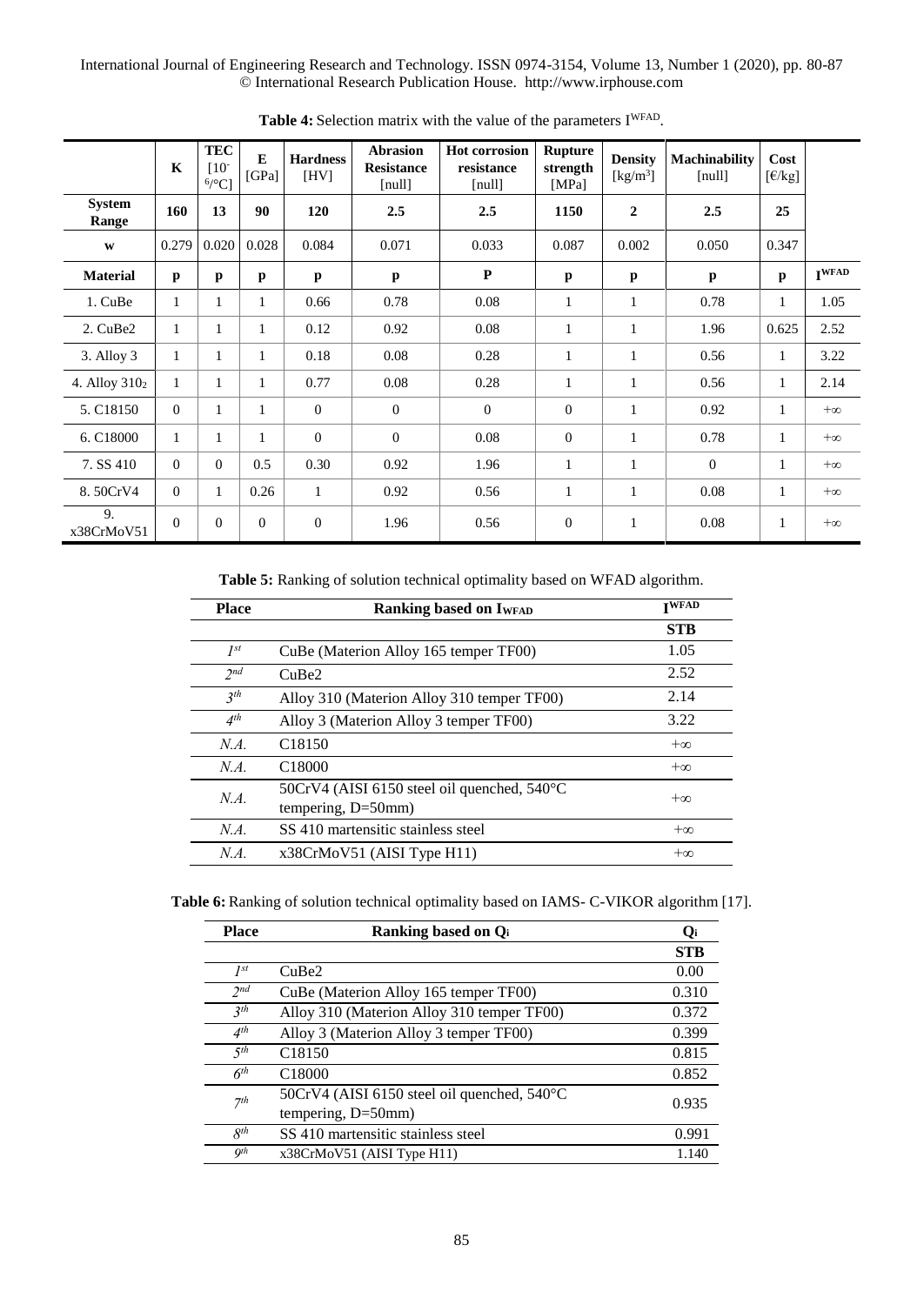By the comparison of the results coming from the application C-VIKOR and Fuzzy Axiomatic Design approaches (considering both FAD and WFAD approach) it is possible to observe several aspects:

- C-VIKOR is able to produce a ranking with all the candidates, regardless of their ability to fulfill the requirements. The algorithm is able to discriminate between all of the various solutions;
- Fuzzy Axiomatic Design, using both FAD and WFAD, gives an indication only if the candidate is able to satisfy all the requirements in some way (i.e. the probability shall be never zero considering each of the selection attributes). Otherwise, the information content becomes  $+\infty$  with even one criterion not met. From a practical standpoint, it means that Fuzzy Axiomatic Design algorithms are useful in defining what is the best solution among a pool of good candidates (optimization) but is not good in discerning among non-optimal and very bad candidates;
- For the candidates able to satisfy all the attributes, C-VIKOR and Fuzzy Axiomatic Design give quite aligned results.3

### **4. CONCLUSION**

Summing up results obtained in this work, it is evident that the two algorithms have different behaviors.

C-VIKOR returns a complete ranking for all the candidates, allowing, on the one hand, to distinguish between the nonoptimal and the worst. On the other hand, C-VIKOR does not highlight the difference between the candidates that fulfill all the attributes and who is, in some cases, is out of design range.

FAD and WFAD approaches are exactly the opposite. Being based on the probability of satisfying the design specification, as soon as a candidate is out of design, the information content became  $+\infty$ . Therefore, it is impossible to distinguish between who has just one attribute out of design from who has many attributes out of design. On the other hand, it is immediate, with the Fuzzy Axiomatic Design, to see whether a candidate fulfills all the attributes or not.

In conclusion, Fuzzy Axiomatic Design can be effectively used in an optimization phase, when either non-optimal candidates have already been removed by the selection list or when the design ranges have been re-defined. C-VIKOR, on the contrary, can also be used in a screening phase, to define what are the worst choices and remove them from the next selection iterations.

When candidates are reasonable, C-VIKOR and Fuzzy Axiomatic Design demonstrated to give aligned results.

## **ACKNOWLEDGMENT**

The author gratefully acknowledges the support of dr. Alessandro Bacigalupo for his work "Axiomatic Design: the information Axiom and the robustness index" (Bachelor Thesis in Industrial Engineering, Guglielmo Marconi University, 2019) that gave an important reference for this paper.

### **REFERENCE**

- [1] A. Jahan, M. Bahraminasab, and K.L. Edwards, "A target-based normalization technique for materials selection", *Mat Des*, vol.35, pp. 647-654, 2012.
- [2] A. Mayyas, Q. Shen, A. Mayyas, M. Abdelhamid, D. Shan, A. Qattawi, and M. Omar, "Using Quality Function Deployment and Analytical Hierarchy Process for material selection of Body-In-White", *Mat Des*, vol.32, pp. 2771–2782, 2011.
- [3] C. Cavallini, A. Giorgetti, P. Citti, and F. Nicolaie, "Integral aided method for material selection based on quality function deployment and comprehensive VIKOR algorithm", *Mat Des*, vol. 47, pp. 27–34, 2013.
- [4] A. Jahan, K.L. Edwards, M. Bahraminasab, *Multicriteria Decision Analysis For Supporting the Selection of Engineering Materials in Product Design*, II edition, ed. Butterworth-Heinemann, 2016.
- [5] A. Jahan, F. Mustapha, M.D. Ismail, S.M. Sapuan, and M. Bahraminasab, "A comprehensive VIKOR method for material selection", *Mat Des*; vol. 32, pp.1215– 1221, 2011.
- [6] N.P. Suh, *Axiomatic Design: Advances and Applications*, ed. Oxford University Press, New York 2001.
- [7] G. Arcidiacono, D.T. Matt, E. Rauch, "Axiomatic Design of a Framework for the Comprehensive Optimization of Patient Flows in Hospitals", *Journal of Healthcare Engineering,* vol. 2017, Article ID 2309265, 9 pp., 2017.
- [8] C. Monti, A. Giorgetti, and A. Girgenti, "An Axiomatic Design Approach for a Motorcycle Steering Damper". *Procedia CIRP*, vol. 34, pp. 150–155, 2015.
- [9] A. Girgenti, B. Pacifici, A. Ciappi, and A. Giorgetti, "An Axiomatic Design Approach for Customer Satisfaction through a Lean Start-up Framework". *Procedia CIRP*, vol. 53, pp. 151–157, 2016.
- [10] A. Giorgetti, A. Girgenti, P. Citti, and M. Delogu, "A novel approach for axiomatic-based design for the environment". In: *Axiomatic design in large systems: Complex products, buildings and manufacturing systems*, pp. 131-148, Springer, 2016.
- [11] G. Arcidiacono, A. Giorgetti, A. Ciappi, "An Axiomatic Design framework for reliability improvement", *ACM International Conference Proceeding Series,* pp. 214-217, 2017
- [12] G. Büyüközkan, F. Göçer, "Application of a new combined intuitionistic fuzzy MCDM approach based on axiomatic design methodology for the supplier selection problem", *Applied Soft Computing*, 52, 1222- 1238, 2017.
- [13] O. Kulak, C. Kahraman, "Fuzzy multi-attribute selection among transportation companies using Axiomatic Design and analytic hierarchy process", *Information Sciences* vol. 170, issues 2–4, 2005.